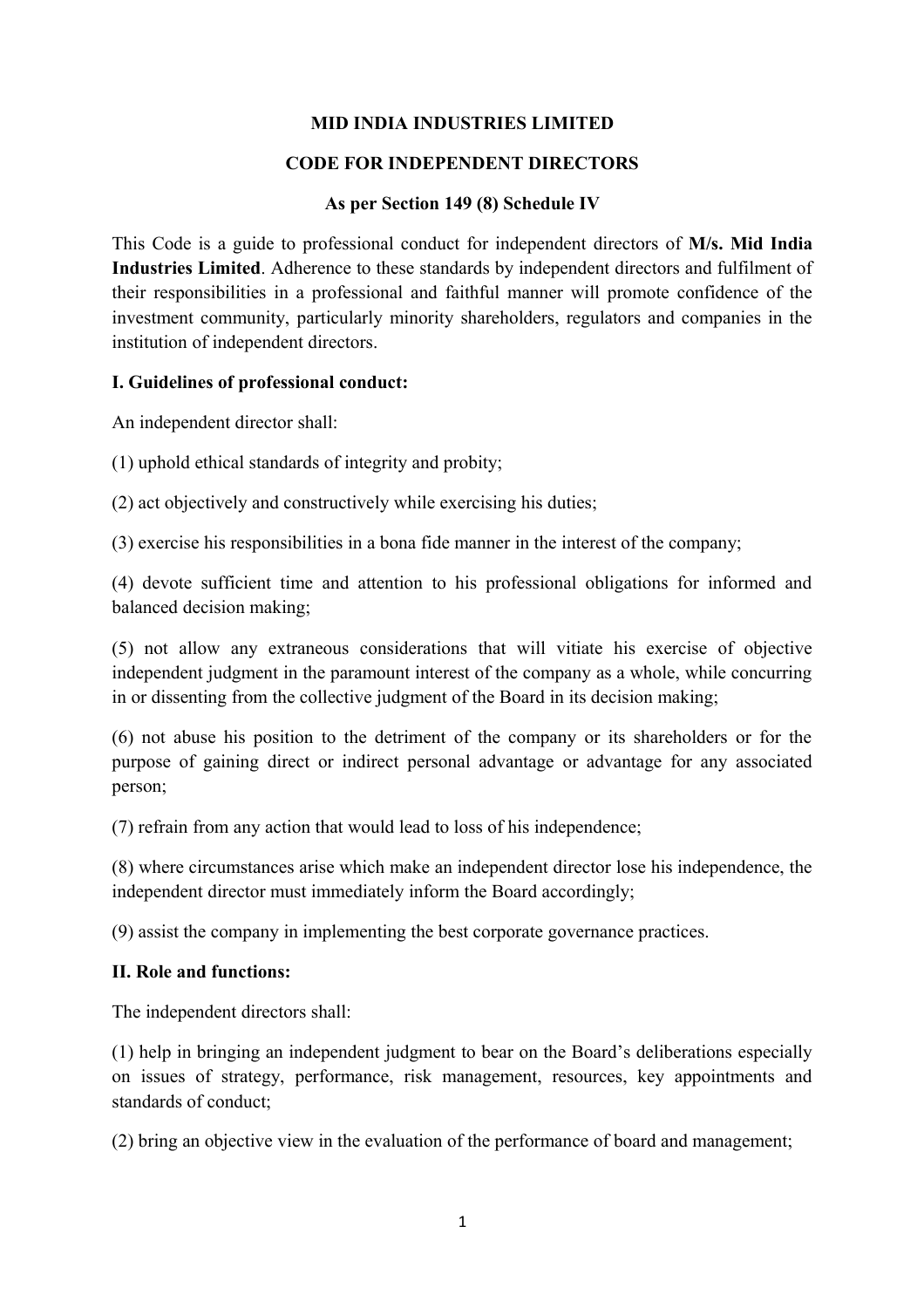(3) scrutinise the performance of management in meeting agreed goals and objectives and monitor the reporting of performance;

(4) satisfy themselves on the integrity of financial information and that financial controls and the systems of risk management are robust and defensible;

(5) safeguard the interests of all stakeholders, particularly the minority shareholders;

(6) balance the conflicting interest of the stakeholders;

(7) determine appropriate levels of remuneration of executive directors, key Managerial personnel and senior management and have a prime role in appointing and where necessary recommend removal of executive directors, key managerial personnel and senior management;

(8) moderate and arbitrate in the interest of the company as a whole, in situations of conflict between management and shareholder's interest.

### **III. Duties:**

The independent directors shall—

(1) undertake appropriate induction and regularly update and refresh their skills, knowledge and familiarity with the company;

(2) seek appropriate clarification or amplification of information and, where necessary, take and follow appropriate professional advice and opinion of outside experts at the expense of the company;

(3) strive to attend all meetings of the Board of Directors and of the Board committees of which he is a member;

(4) participate constructively and actively in the committees of the Board in which they are chairpersons or members;

(5) strive to attend the general meetings of the company;

(6) where they have concerns about the running of the company or a proposed action, ensure that these are addressed by the Board and, to the extent that they are not resolved, insist that their concerns are recorded in the minutes of the Board meeting;

(7) keep themselves well informed about the company and the external environment in which it operates;

(8) not to unfairly obstruct the functioning of an otherwise proper Board or committee of the Board;

(9) pay sufficient attention and ensure that adequate deliberations are held before approving related party transactions and assure themselves that the same are in the interest of the company;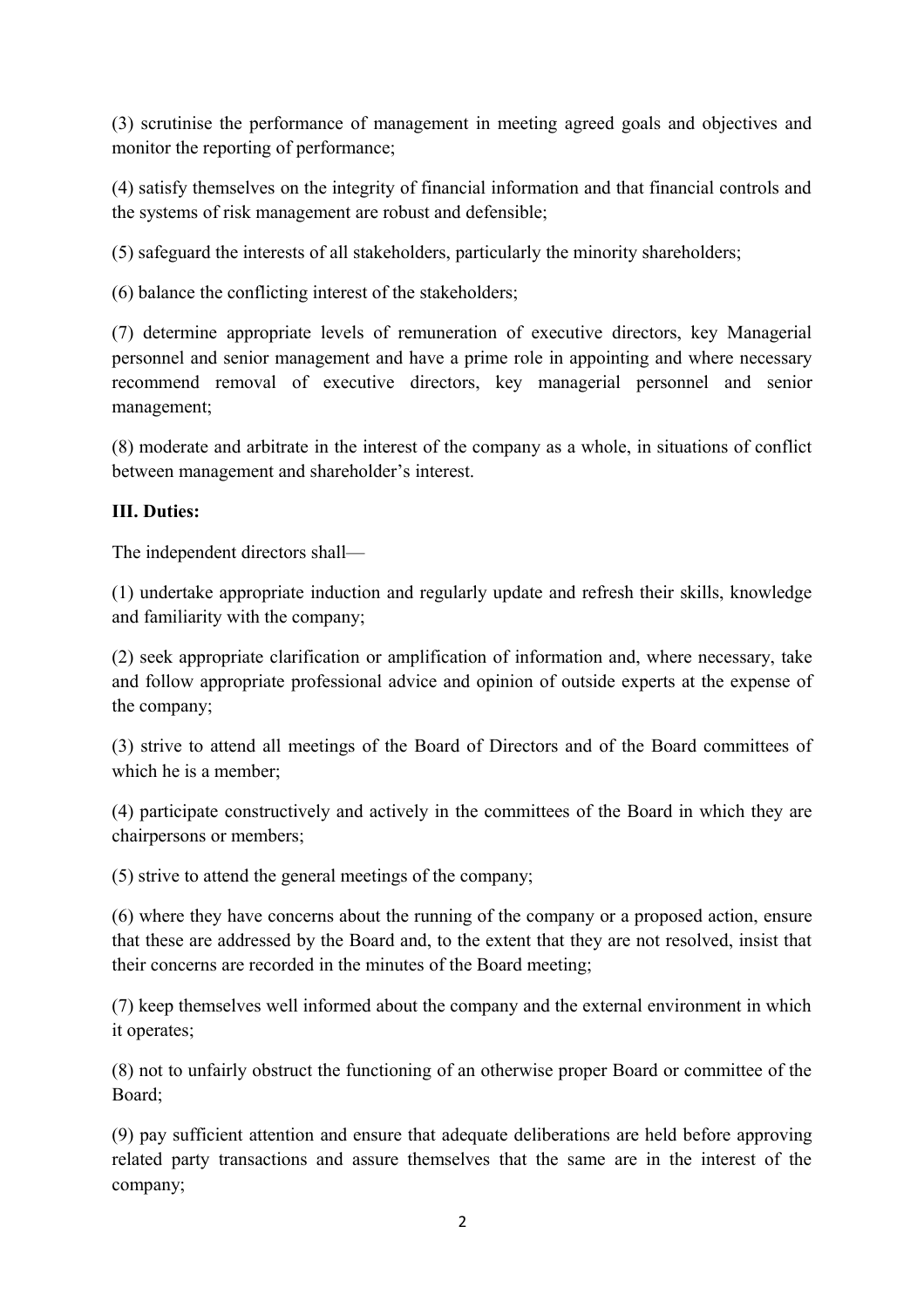(10) ascertain and ensure that the company has an adequate and functional vigil mechanism and to ensure that the interests of a person who uses such mechanism are not prejudicially affected on account of such use;

(11) report concerns about unethical behaviour, actual or suspected fraud or violation of the company's code of conduct or ethics policy;

(12) acting within his authority, assist in protecting the legitimate interests of the company, shareholders and its employees;

(13) not disclose confidential information, including commercial secrets, technologies, advertising and sales promotion plans, unpublished price sensitive information, unless such disclosure is expressly approved by the Board or required by law.

### **IV. Manner of appointment:**

(1) Appointment process of independent directors shall be independent of the company management; while selecting independent directors the Board shall ensure that there is appropriate balance of skills, experience and knowledge in the Board so as to enable the Board to discharge its functions and duties effectively.

(2) The appointment of independent director(s) of the company shall be approved at the meeting of the shareholders.

(3) The explanatory statement attached to the notice of the meeting for approving the appointment of independent director shall include a statement that in the opinion of the Board, the independent director proposed to be appointed fulfils the conditions specified in the Act and the rules made thereunder and that the proposed director is independent of the management.

 (4) The appointment of independent directors shall be formalised through a letter of appointment, which shall set out :

(a) the term of appointment;

(b) the expectation of the Board from the appointed director; the Board-level committee(s) in which the director is expected to serve and its tasks;

(c) the fiduciary duties that come with such an appointment along with accompanying liabilities;

(d) provision for Directors and Officers (D and O) insurance, if any;

(e) the Code of Business Ethics that the company expects its directors and employees to follow;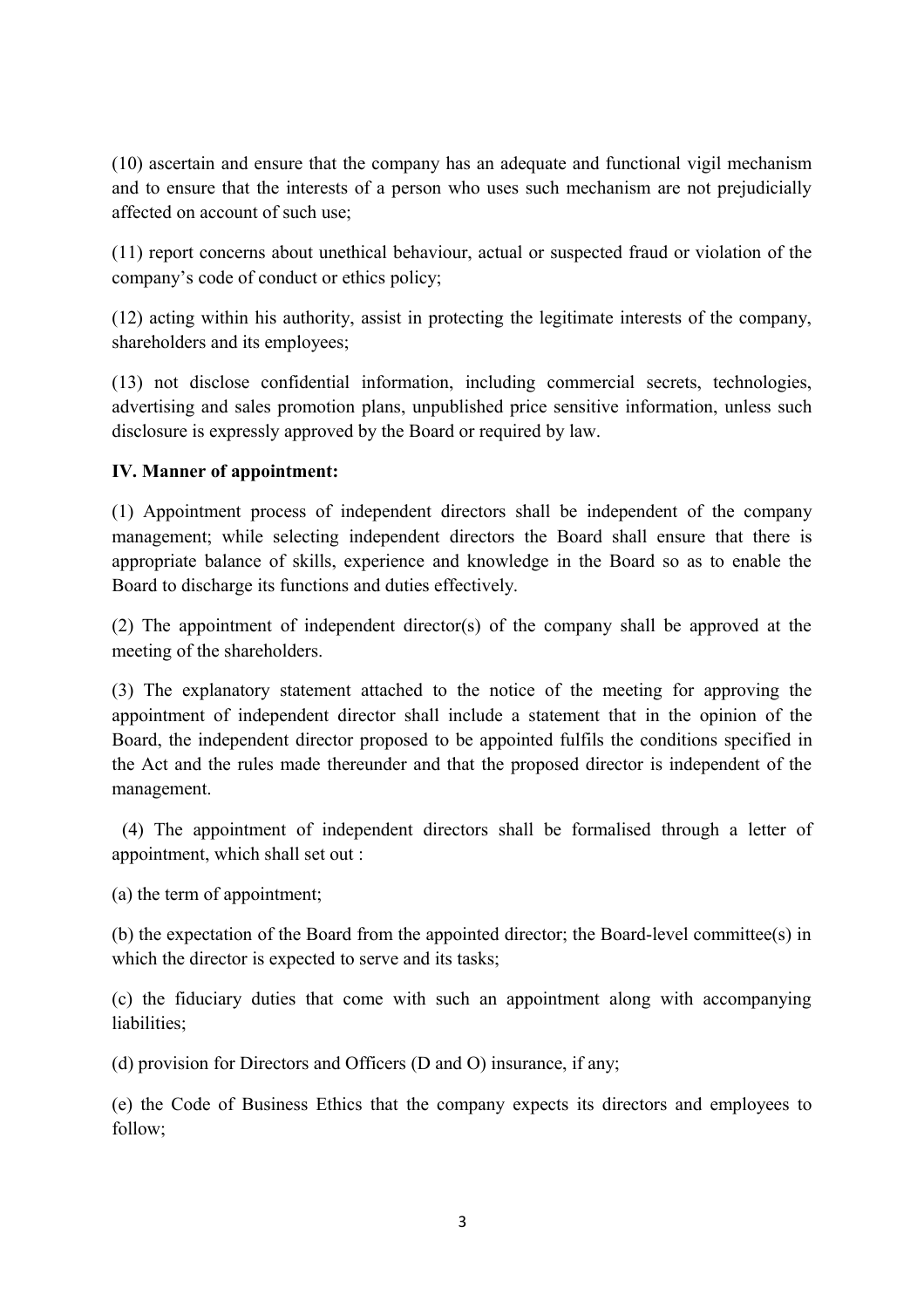(f) the list of actions that a director should not do while functioning as such in the company; and

(g) the remuneration, mentioning periodic fees, reimbursement of expenses for participation in the Boards and other meetings and profit related commission, if any.

(5) The terms and conditions of appointment of independent directors shall be open for inspection at the registered office of the company by any member during normal business hours.

(6) The terms and conditions of appointment of independent directors shall also be posted on the company's website.

## **V. Re-appointment:**

The re-appointment of independent director shall be on the basis of report of performance evaluation.

### **VI. Resignation or removal:**

(1) The resignation or removal of an independent director shall be in the same manner as is provided in sections 168 and 169 of the Act.

(2) An independent director who resigns or is removed from the Board of the company shall be replaced by a new independent director within a period of not more than one hundred and eighty days from the date of such resignation or removal, as the case may be.

(3) Where the company fulfils the requirement of independent directors in its Board even without filling the vacancy created by such resignation or removal, as the case may be, the requirement of replacement by a new independent director shall not apply.

### **VII. Separate meetings:**

(1) The independent directors of the company shall hold at least one meeting in a year, without the attendance of non-independent directors and members of management;

(2) All the independent directors of the company shall strive to be present at such meeting;

(3) The meeting shall:

(a) review the performance of non-independent directors and the Board as a whole;

(b) review the performance of the Chairperson of the company, taking into account the views of executive directors and non-executive directors;

(c) assess the quality, quantity and timeliness of flow of information between the company management and the Board that is necessary for the Board to effectively and reasonably perform their duties.

# **VIII. Evaluation mechanism:**